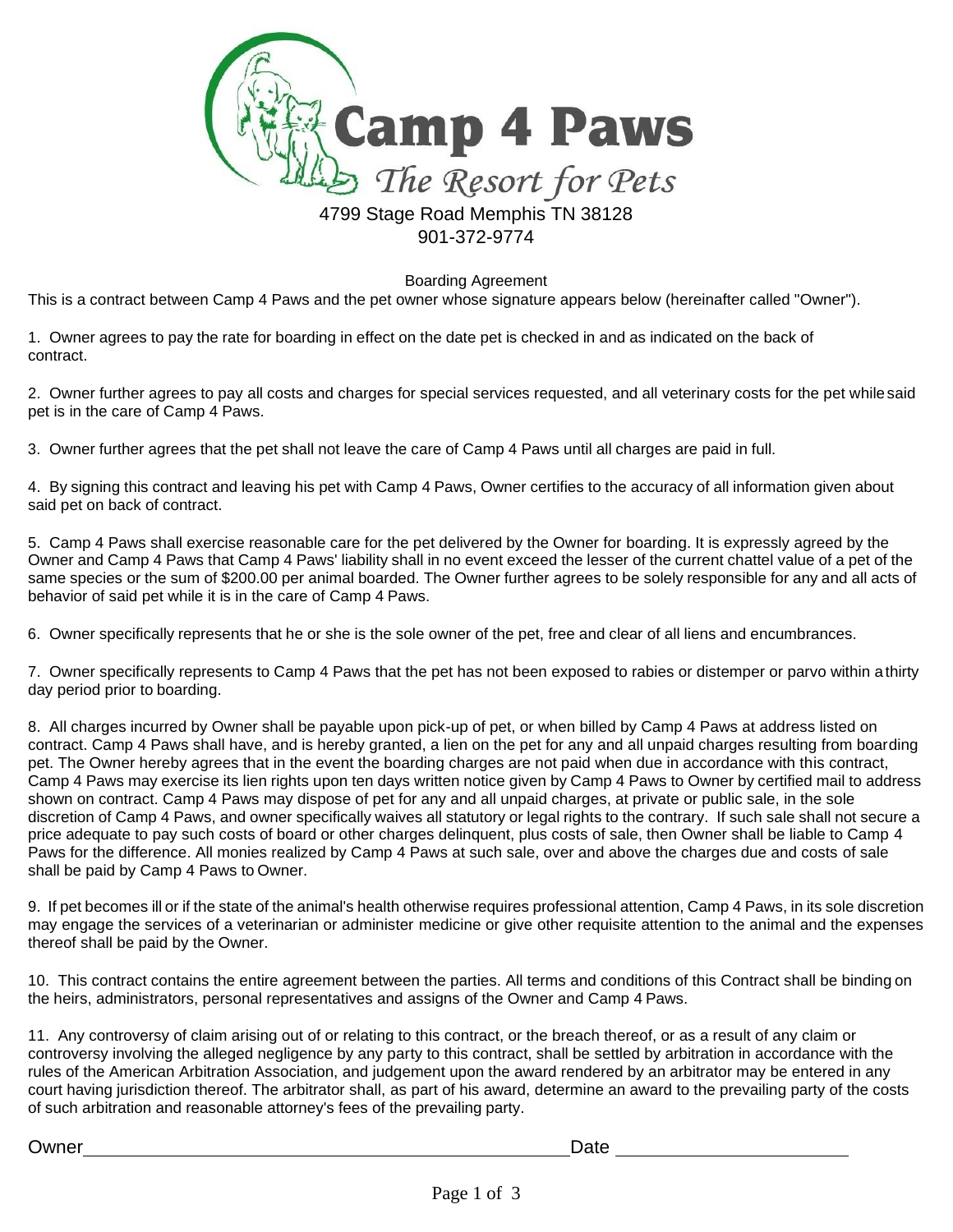## Owner Information

|                                                                        | D.O.B. _____________________Sex __________Neutered ______________________________<br>PETS OVER 1 YEAR MUST BE NEUTERED |  |  |  |  |  |
|------------------------------------------------------------------------|------------------------------------------------------------------------------------------------------------------------|--|--|--|--|--|
|                                                                        |                                                                                                                        |  |  |  |  |  |
|                                                                        |                                                                                                                        |  |  |  |  |  |
|                                                                        |                                                                                                                        |  |  |  |  |  |
|                                                                        |                                                                                                                        |  |  |  |  |  |
|                                                                        |                                                                                                                        |  |  |  |  |  |
|                                                                        |                                                                                                                        |  |  |  |  |  |
|                                                                        |                                                                                                                        |  |  |  |  |  |
|                                                                        |                                                                                                                        |  |  |  |  |  |
|                                                                        |                                                                                                                        |  |  |  |  |  |
| Has your pet ever been boarded before? Comments on prior board, if any |                                                                                                                        |  |  |  |  |  |
|                                                                        |                                                                                                                        |  |  |  |  |  |